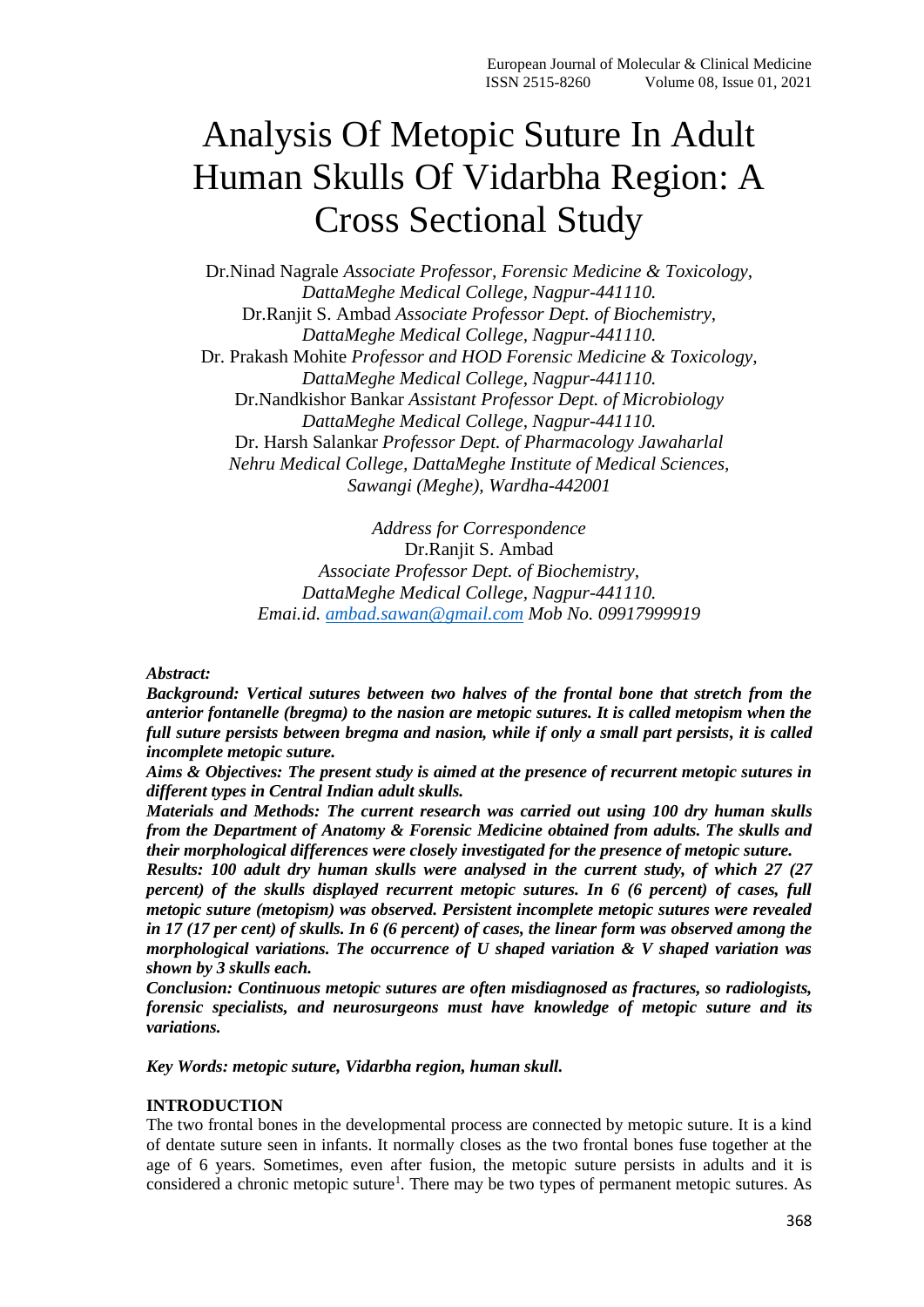a full metopic suture or metopism, the suture from bregma (anterior fontanelle) before nasion is named. Incomplete (Partial) suture extends not till bregma from nasion or not till nasion from bregma. Usually, metopic sutures close by the fifth or sixth year. Hamilton<sup>2</sup> notes that by the seventh year of life, the metopic suture disappears. At the anterior fontanelle, i.e. bregma, fusion of this suture begins and terminates at nasion<sup>3</sup>. Williams states that at birth the metopic suture divides the frontal bones which is obliterated by  $6-8$  years. Keith<sup>4</sup> claimed that at the end of the first year, or at the beginning of the second year of life, the metopic suture would disappear. Dutta<sup>5</sup> suggested that the 2 halves of the frontal bone are distinct at birth as the metopic suture, replaced at the age of 2 years by the bone. Remnants of the metopic suture in glabella can remain in some skulls. So the upper limit of metopic suture persistence may be extended for up to 8 years. An inexperienced forensic expert may misinterpret the metopic suture as a fracture of the skull at the frontal bone. Neurosurgeons should be mindful of this anatomical difference when performing a frontal craniotomy. The current study is being carried out to determine the incidence of metopic suture among the population of this area. The understanding of metopic suture and its variation is extremely important as neurosurgeons, radiologists etc can mistake it for fracture.

## **Aims & Objectives:**

The present study is aimed at the presence of recurrent metopic sutures in different types in Central Indian adult skulls.

### **Material and Methods**

The present research was performed using 100 dry human adult skulls. The samples were obtained from Jawaharlal Nehru Medical College, Sawangi&DattaMeghe Medical College, Nagpur Department of Anatomy & Department of Forensic Medicine. The skulls were closely monitored by naked eyes for the presence of metopic sutures. Along with the morphological variation of their shapes, complete and incomplete metopic sutures were reported. Using thread spread from bregma to nasion, the length of the complete metopic suture was also recorded. The data obtained above was documented and analysed properly. The results of the present research have been compared with previous studies conducted by different scholars.

#### **Result**

A total of 100 adult dry human skulls were analysed in the current study, out of which 23 percent of skulls show the presence of metopic suture, while the remaining 77 percent of skulls do not have metopic suture. Of the total of 23% of skulls with metopic suture, 6% of skulls have absolute metopic suture, i.e. metopism, while 17% of skulls have incomplete metopic suture. In the present analysis, six forms of variation in the shape of the metopic suture were noted. In 6 per cent of skulls, the linear incomplete metopic suture was observed. In 3 percent of skulls each, the U shaped & V shaped incomplete metopic sutures were noted. The U-shaped inverted & H shaped sutures were located in 2 skulls each. In 1 skull, the Y shaped suture was noted.

| Sr.no. | o<br>Type of metopic suture |                   | No.<br>of | No.<br>of   |
|--------|-----------------------------|-------------------|-----------|-------------|
|        |                             |                   | skulls    | skulls in % |
|        | Absent metopic suture       |                   |           | 77%         |
| 2.     | Complete metopic suture     |                   | 6         | 6%          |
| 3.     | Incomplete                  | Linear            | 6         | 6%          |
|        | metopic                     | H shaped          |           | 2%          |
|        | suture $(17%)$              | U shaped          | 3         | 3%          |
|        |                             | Inverted U shaped |           | 2%          |
|        |                             | V shaped          | 3         | 3%          |
|        |                             | Y shaped          |           | 1%          |
|        | Total                       |                   | 100       | 100%        |

#### **TABLE 1: Findings of metopic sutures in the present study**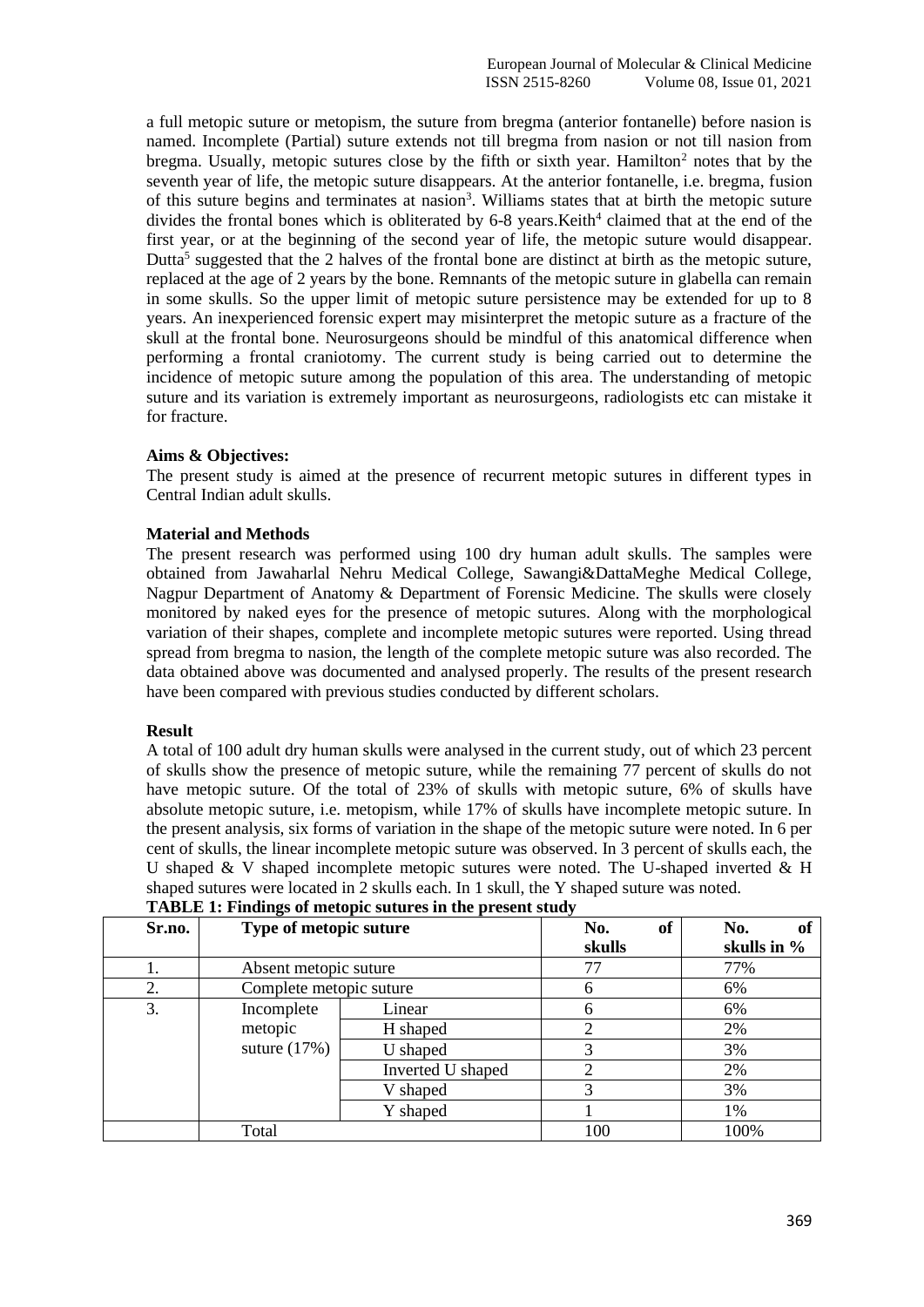## **Discussion**

The occurrence of metopic suture is compared with previous workers' results. The average incidence ranges from 1% to 10%. In study conducted by Breathnach<sup>6</sup>, which was 1 percent in Africans and also in Australian citizens (1 percent) studied by Bryce<sup>7</sup>, recorded the lowest incidence. The Woo<sup>8</sup>, which was 10 percent among the Mongolian population, was the highest occurrence, and the European population studied by Breathnach<sup>6</sup> and the Scottish population studied by Bryce<sup>7</sup> both reported higher metopism rates of  $7-10$  percent and  $9.5$  percent respectively. In the current report, the incidence of metopism in the Vidarbha area in Maharashtra state is 6 percent. Das et al<sup>9</sup> demonstrated metopism in 3.31% of the population in the Indian population, while it was  $3.4\%$  in the study conducted by Ajmani et al<sup>10</sup>. Our study explains about 17% of the incidence of incomplete metopic suture. Das et al<sup>9</sup> registered about 17.57 percent of incomplete metopic suture incidence, 35.5 percent by Agrawal et al, 31.57 percent by Ajmani et al<sup>10</sup>, and 40 percent by ShantaChandrasekaran. The results of the present study in relation to the occurrence of incomplete metopic suture are also correlated with the results of Das et al. In 6 percent of cases in the present sample, linear incomplete metopic suture was observed, while Agrawal et al recorded it in 23.12 percent of skulls, 17 percent by ShantaChandrasekaran. The occurrence of U-shaped sutures in this study is 3 percent, while Shanta Chandrasekaran<sup>12</sup> found it to be 15 percent. In this research, the frequency of V-shaped sutures is 3 percent. Das et al observed 1.01 percent V-shaped suture, around 3.25 percent by Agarwal et al<sup>11</sup> & 0.49 percent byAjmani et al. The incidence of V-shaped sutures in the current study (3 percent) is close to the results of Agarwal et al (3.25 percent).In our sample, the incidence of Y-shaped suture is 1 percent, which is close to the results of Inderjit and Shah<sup>13</sup> and Agarwal et  $al<sup>11</sup>$ , respectively 1.25 percent and 1.96 percent. In the current analysis, the occurrence of inverted U-shaped sutures is 2%. The mean suture length of the complete metopic suture was stated by Skrzat et al<sup>14</sup> to be 121.4 mm and 123.1 mm, whereas in the present study it is  $120.75 \text{ mm}^{15,16}$ .

## **CONCLUSION**

The present research was carried out on the occurrence of metopic suture in 100 dry human skulls of adults. In 6% of skulls, suture (metopism) was found and incomplete metopic suture was present in 17% of skulls. For surgeons, forensic specialists and radiologists, this anatomical knowledge and morphological variation of metopic suture is beneficial as it can be generally mistaken as a frontal bone fracture. When performing a frontal craniotomy, neurosurgeons should also be conscious of these persistent sutures.

## **REFERENCES**

1. Romanes G: Cunningham's Textbook of Anatomy, 11<sup>th</sup>ed, London, Oxford University Press,1972; 133.

2. Hamilton W: Textbook of human anatomy, Macmillan and co. London, 2<sup>nd</sup>ed, 1976, p 60.

3. Collins P. Gray's Anatomy, Churchil Livingstone, London. 38<sup>th</sup> edition, 1995, Reprint 2000; p. 354.

4. Keith A. Human Embryology and Morphology, 6<sup>th</sup> ed. London: Edward Arnold, 1948.

5. Dutta A. Essentials of Human anatomy. Head and Neck Current books International. p:14.

6. Mzezewa, S. (2020). The plight of women with cleft lips-A case report. *Journal of Medical Research and Health Sciences*, *3*(9), 1087-1089. https://doi.org/10.15520/jmrhs.v3i9.251

7. Breathnach A. Frazer's Anatomy of the human skeleton, 5th ed. London, Churchill Livingstone.

8. Bryce T. Osteology and Anthrology. Quain's elements of Anatomy. 11<sup>th</sup> ed. London, Longman Green; 1915;177.

9. Woo et al. Racial and sexual differences in the frontal curvature and its relation to metopism. American Journal of Physical Anthropology. 1949; 7: 215-26.

10. Alrehaili, A. (2020). Assessing the Understanding and Perception of the Significance of Seasonal Immune Care among the Taif Population during the Pilgrimage Seasons: Emphasis on Influenza and Meningitis Vaccines. *Journal of Medical Research and Health Sciences*, *3*(4), 931-940. https://doi.org/10.15520/jmrhs.v3i4.175